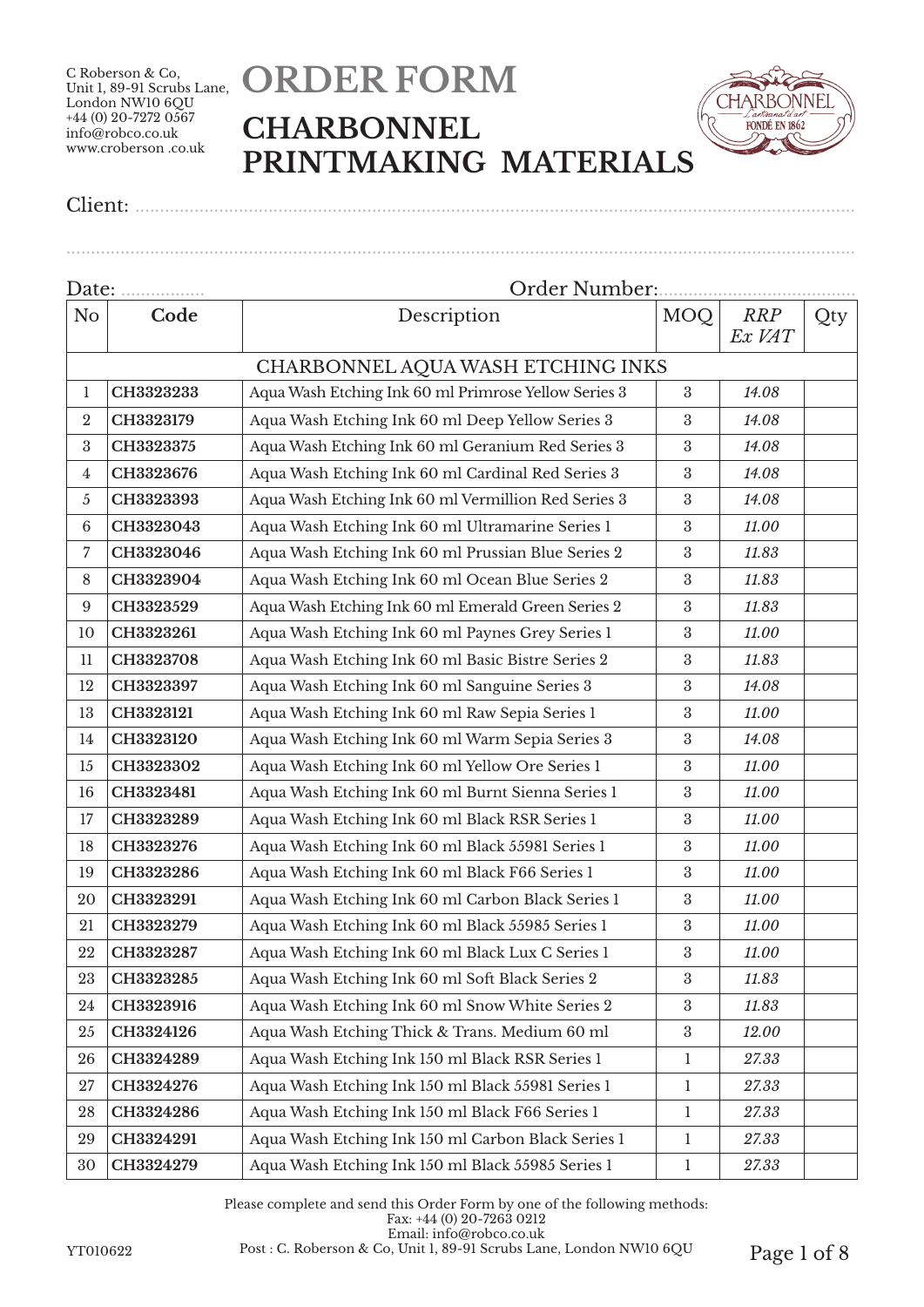## **ORDER FORM CHARBONNEL PRINTMAKING MATERIALS**

................................................................................................................................................................



Client: ..................................................................................................................................................

| Date:            |                 |                                                      |              |                      |     |  |  |
|------------------|-----------------|------------------------------------------------------|--------------|----------------------|-----|--|--|
| N <sub>o</sub>   | Code            | Description                                          | <b>MOQ</b>   | <b>RRP</b><br>Ex VAT | Qty |  |  |
| 31               | CH3324287       | Aqua Wash Etching Ink 150 ml Black Lux C Series 1    | 1            | 27.33                |     |  |  |
| 32               | CH3324133       | Aqua Wash Etching Ink Oil 75 ml                      | 1            | 11.42                |     |  |  |
|                  |                 | CHARBONNEL ETCHING GROUNDS & VARNISHES               |              |                      |     |  |  |
| 1                | <b>CH31180K</b> | <b>Etching Ball Hard</b>                             | 1            | 12.67                |     |  |  |
| $\boldsymbol{2}$ | <b>CH31181K</b> | <b>Etching Ball Soft</b>                             | 1            | 12.67                |     |  |  |
| 3                | <b>CH32174E</b> | Etching Ground Ultraflex 75 ml                       | 1            | 13.17                |     |  |  |
| 4                | CH31167H        | Etching Ground Ultraflex 500 ml                      | 1            | 64.50                |     |  |  |
| 5                | <b>CH31168K</b> | Etching Ground Ultraflex 1 Litre                     | 1            | 118.67               |     |  |  |
| 6                | <b>CH31277E</b> | Etching Ground 75 ml Lamour Black Satin              | 1            | 11.67                |     |  |  |
| 7                | CH31278H        | Etching Ground 250 ml Lamour Black Satin             | 1            | 27.42                |     |  |  |
| 8                | CH31279K        | Etching Ground 1 Litre Lamour Black Satin            | 1            | 69.17                |     |  |  |
| 9                | <b>CH33120E</b> | Etching Ground 20 ml Lamour Black Soft Ground        | 1            | 26.92                |     |  |  |
| 10               | CH33128H        | Etching Ground 250 ml Duroziez Retouing Ground       | 1            | 27.42                |     |  |  |
| 11               | CH31281H        | Etching Ground 250 ml Lamour Black Covering Varnish  | $\mathbf{1}$ | 25.17                |     |  |  |
| 12               | CH31282K        | Etching Ground 1 Litre Lamour Black Covering Varnish | 1            | 62.58                |     |  |  |
| 13               | <b>CH32176E</b> | Etching Ground Liquid Siccative Varnish 75ml         | 1            | 11.67                |     |  |  |
| 14               | <b>CH32175E</b> | Etching Ground Liquid Transparent 75 ml              | 1            | 17.58                |     |  |  |
|                  |                 | CHARBONNEL LITHOGRAPHY                               |              |                      |     |  |  |
| 1                | CH31136         | Litho Crayon Box of 12 Copal Very Hard               | 1            | 36.00                |     |  |  |
| $\overline{2}$   | CH31131         | Litho Crayon Box of 12 Hard No 1                     | 1            | 36.00                |     |  |  |
| 3                | CH31132         | Litho Crayon Box of 12 Medium No 2                   | 1            | 36.00                |     |  |  |
| 4                | CH31133         | Litho Crayon Box of 12 Soft No 3                     | 1            | 36.00                |     |  |  |
| 5                | CH31134         | Litho Crayon Box of 12 Very Soft No 4                | 1            | 36.00                |     |  |  |
| $\,6\,$          | CH31135         | Litho Crayon Box of 12 Extra Soft No 5               | 1            | 36.00                |     |  |  |
| 7                | CH31138         | Litho Tusche Stick                                   | 1            | 34.25                |     |  |  |
| $\,8\,$          | <b>CH31140F</b> | High Grade Litho Ink 125 grams                       | 1            | 47.67                |     |  |  |
| 9                | CH332173        | Litho Authographic Ink 75 ml                         | $\mathbf{1}$ | 10.33                |     |  |  |
| 10               | CH31053F        | Litho Crayon Black Printing Ink 200 ml               | 1            | 32.58                |     |  |  |
| $11\phantom{.0}$ | CH31056F        | Litho Drawing Black Printing Ink 200 ml              | $\mathbf 1$  | 32.58                |     |  |  |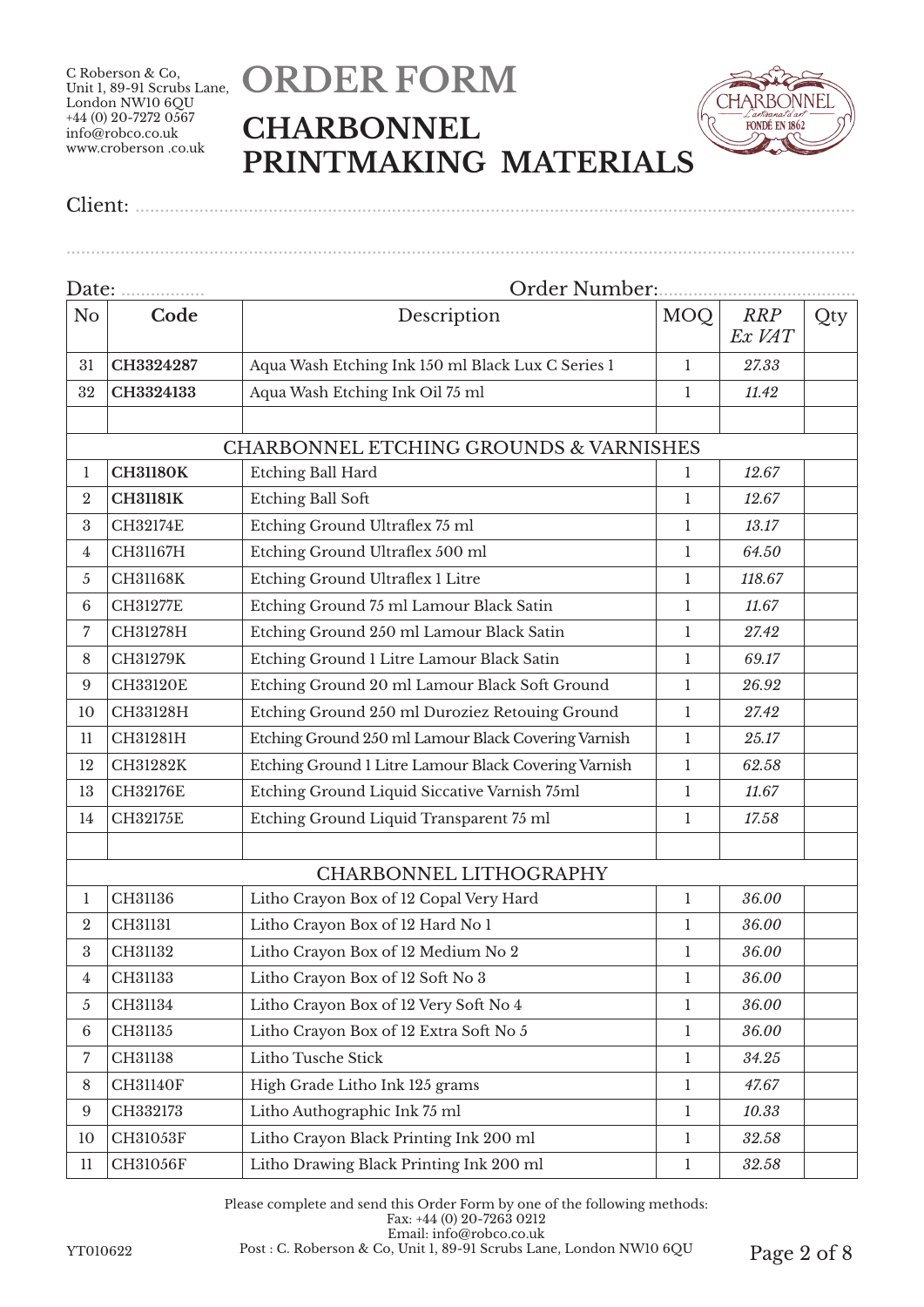# **ORDER FORM CHARBONNEL PRINTMAKING MATERIALS**

................................................................................................................................................................



Client: ..................................................................................................................................................

| Date:            |                 |                                             |              |                      |     |  |  |
|------------------|-----------------|---------------------------------------------|--------------|----------------------|-----|--|--|
| No               | Code            | Description                                 | <b>MOQ</b>   | <b>RRP</b><br>Ex VAT | Qty |  |  |
| 12               | CH31059F        | Litho Velvet Black Printing Ink 200 ml      | -1           | 32.58                |     |  |  |
| 13               | CH32370G        | Transparent Base Lake 200 ml                | 1            | 37.33                |     |  |  |
| 14               | CH31154F        | Litho Ink Roll-up Black 200 ml              | 1            | 42.17                |     |  |  |
| 15               | CH31156J        | Litho Ink Roll-up Black 800 ml              | 1            | 120.42               |     |  |  |
|                  |                 | CHARBONNEL OIL BASED ETCHING INKS - BLACKS  |              |                      |     |  |  |
| 1                | CR331062G       | Etching Ink 200 ml Black Luxe RSA Series 2  | 1            | 28.25                |     |  |  |
| $\overline{2}$   | CH31080G        | Etching Ink 200 ml Black 55985 Series 2     | $\mathbf{1}$ | 28.25                |     |  |  |
| 3                | CH31078J        | Etching Ink 800 ml Black 55985 Series 2     | 1            | 76.42                |     |  |  |
| $\overline{4}$   | CH31074G        | Etching Ink 200 ml Black Luxe C Series 2    | 1            | 28.25                |     |  |  |
| 5                | CH31072J        | Etching Ink 800 ml Black Luxe C Series 2    | 1            | 76.42                |     |  |  |
| 6                | CH31065G        | Etching Ink 200 ml Black F66 Series 1       | 1            | 22.08                |     |  |  |
| $\overline{7}$   | CH31063J        | Etching Ink 800 ml Black F66 Series 1       | 1            | 67.42                |     |  |  |
| 8                | CH31071G        | Etching Ink 200 ml Black RSR Series 1       | 1            | 22.08                |     |  |  |
| 9                | CH31069J        | Etching Ink 800 ml Black RSR Series 1       | $\mathbf{1}$ | 67.42                |     |  |  |
| 10               | CH31913E        | Etching Ink 60 ml Black 55981 Series 2      | 1            | 15.42                |     |  |  |
| 11               | CH31077G        | Etching Ink 200 ml Black 55981 Series 2     | 1            | 28.25                |     |  |  |
| 12               | CH31075J        | Etching Ink 800 ml Black 55981 Series 2     | 1            | 76.42                |     |  |  |
| 13               | CH31914E        | Etching Ink 60 ml Soft Black Series 1       | 1            | 13.75                |     |  |  |
| 14               | CH31915E        | Etching Ink 60 ml Black 58995 Series 1      | 1            | 13.75                |     |  |  |
| 15               | CH31084J        | Etching Ink 800 ml Black 58995 Series 1     | 1            | 67.42                |     |  |  |
| 16               | CH31068G        | Etching Ink 200 ml Soft Black Series 1      | 1            | 20.92                |     |  |  |
| 17               | CH31066J        | Etching Ink 800 ml Soft Black Series 1      | 1            | 63.92                |     |  |  |
| 18               | CH31907E        | Etching Ink 60 ml Carbon Black Series 2     | 1            | 15.42                |     |  |  |
|                  |                 | CHARBONNEL OIL BASED ETCHING INKS - YELLOWS |              |                      |     |  |  |
| 1                | <b>CH31861E</b> | Etching Ink 60 ml Lemon Yellow Series 4     | 1            | 24.00                |     |  |  |
| $\boldsymbol{2}$ | CH31462G        | Etching Ink 200 ml Lemon Yellow Series 4    | 1            | 46.08                |     |  |  |
| $\sqrt{3}$       | CH31862E        | Etching Ink 60 ml Primrose Yellow Series 4  | $\mathbf{1}$ | 24.00                |     |  |  |
| $\overline{4}$   | CH31463G        | Etching Ink 200 ml Primrose Yellow Series 4 | 1            | 46.08                |     |  |  |
| $\sqrt{5}$       | CH31863E        | Etching Ink 60 ml Permanent Yellow Series 4 | 1            | 24.00                |     |  |  |

Please complete and send this Order Form by one of the following methods: Fax: +44 (0) 20-7263 0212 Email: info@robco.co.uk

YT010622 Post : C. Roberson & Co, Unit 1, 89-91 Scrubs Lane, London NW10 6QU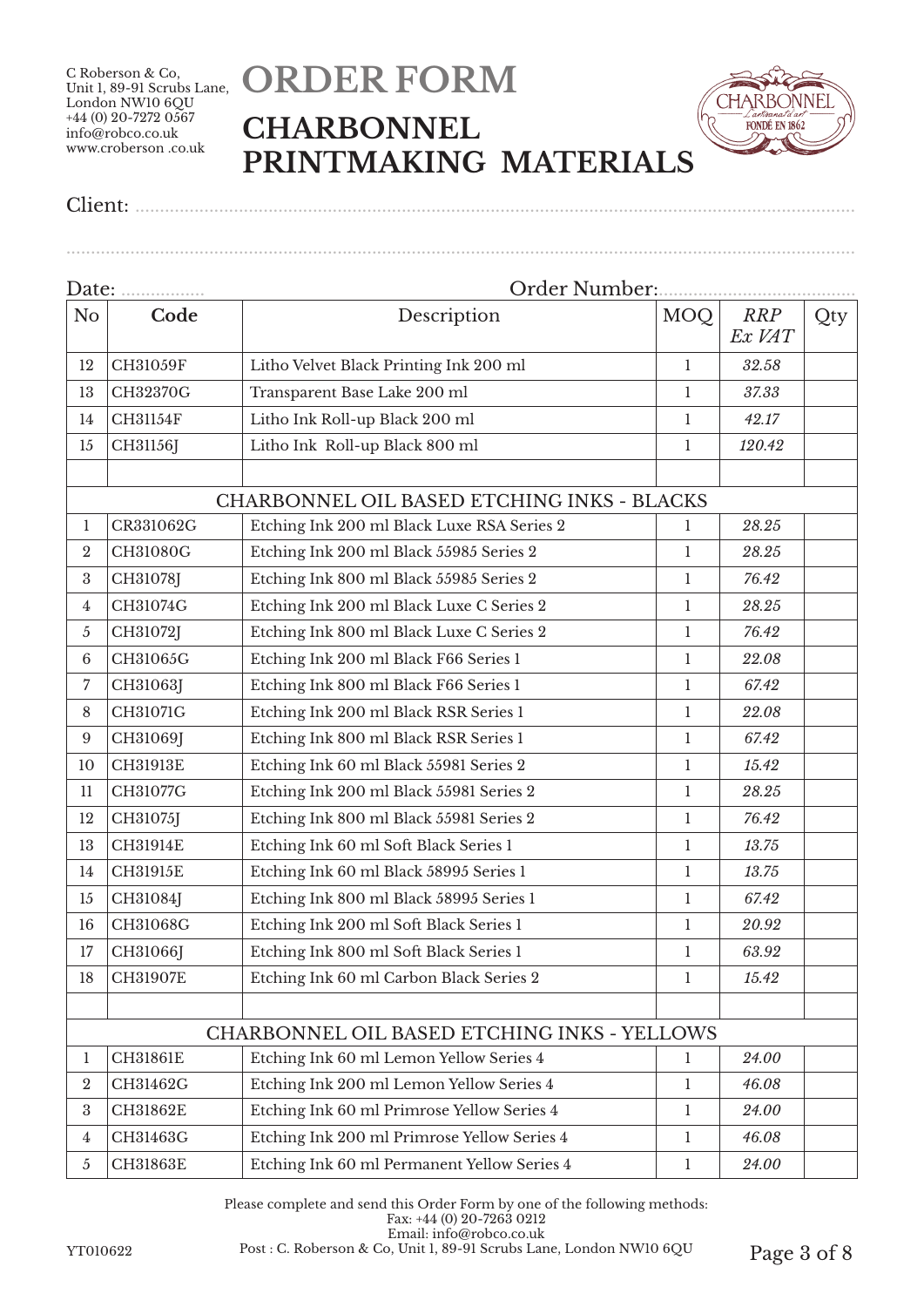# **ORDER FORM CHARBONNEL PRINTMAKING MATERIALS**

................................................................................................................................................................



Client: ..................................................................................................................................................

| Date:            |                 |                                              |              |                      |     |  |
|------------------|-----------------|----------------------------------------------|--------------|----------------------|-----|--|
| N <sub>o</sub>   | Code            | Description                                  | <b>MOQ</b>   | <b>RRP</b><br>Ex VAT | Qty |  |
| 6                | CH31464G        | Etching Ink 200 ml Permanent Yellow Series 4 | 1            | 46.08                |     |  |
| 7                | CH31864E        | Etching Ink 60 ml Deep Yellow Series 3       | 1            | 18.83                |     |  |
| 8                | CH31465G        | Etching Ink 200 ml Deep Yellow Series 3      | 1            | 37.33                |     |  |
| 9                | CH31865E        | Etching Ink 60 ml Indian Yellow Series 4     | 1            | 24.00                |     |  |
| 10               | CH31466G        | Etching Ink 200 ml Indian Yellow Series 4    | 1            | 46.08                |     |  |
| 11               | CH31866E        | Etching Ink 60 ml Apricot Yellow Series 4    | 1            | 24.00                |     |  |
| 12               | CH31467G        | Etching Ink 200 ml Apricot Yellow Series 4   | 1            | 46.08                |     |  |
| 13               | CH31867E        | Etching Ink 60 ml Nasturtium Yellow S6       | $\mathbf{1}$ | 38.75                |     |  |
| 14               | CH31468G        | Etching Ink 200 ml Nasturtium Yellow S6      | 1            | 69.75                |     |  |
|                  |                 |                                              |              |                      |     |  |
|                  |                 | CHARBONNEL OIL BASED ETCHING INKS - REDS     |              |                      |     |  |
| 1                | <b>CH31868E</b> | Etching Ink 60 ml Vermilion Red Series 4     | 1            | 24.00                |     |  |
| $\boldsymbol{2}$ | CH31469G        | Etching Ink 200 ml Vermilion Red Series 4    | 1            | 46.08                |     |  |
| $\boldsymbol{3}$ | CH31869E        | Etching Ink 60 ml Warm Red S5                | 1            | 29.08                |     |  |
| 4                | CH31470G        | Etching Ink 200 ml Warm Red S5               | $\mathbf{1}$ | 52.67                |     |  |
| 5                | <b>CH31870E</b> | Etching Ink 60 ml Cardinal Red Series 4      | 1            | 24.00                |     |  |
| 6                | CH31471G        | Etching Ink 200 ml Cardinal Red Series 4     | 1            | 46.08                |     |  |
| 7                | <b>CH31871E</b> | Etching Ink 60 ml Carmine S5                 | 1            | 29.08                |     |  |
| 8                | CH31472G        | Etching Ink 200 ml Carmine S5                | 1            | 52.67                |     |  |
| 9                | CH31872E        | Etching Ink 60 ml Ruby Red S6                | $\mathbf{1}$ | 38.75                |     |  |
| 10               | CH31473G        | Etching Ink 200 ml Ruby Red S6               | 1            | 69.75                |     |  |
| 11               | <b>CH31873E</b> | Etching Ink 60 ml Geranium Red Series 4      | 1            | 24.00                |     |  |
| 12               | CH31474G        | Etching Ink 200 ml Geranium Red Series 4     | 1            | 46.08                |     |  |
| 13               | CH31874E        | Etching Ink 60 ml Madder Lake S5             | 1            | 29.08                |     |  |
| 14               | CH31475G        | Etching Ink 200 ml Madder Lake S5            | 1            | 52.67                |     |  |
|                  |                 |                                              |              |                      |     |  |
|                  |                 | CHARBONNEL OIL BASED ETCHING INKS - VIOLETS  |              |                      |     |  |
| 1                | <b>CH31875E</b> | Etching Ink 60 ml Solferino Violet S6        | 1            | 38.75                |     |  |
| $\overline{2}$   | CH31476G        | Etching Ink 200 ml Solferino Violet S6       | 1            | 69.75                |     |  |
| $\rm 3$          | <b>CH31876E</b> | Etching Ink 60 ml Permanent Violet S6        | 1            | 38.75                |     |  |
| $\overline{4}$   | CH31477G        | Etching Ink 200 ml Permanent Violet S6       | 1            | 69.75                |     |  |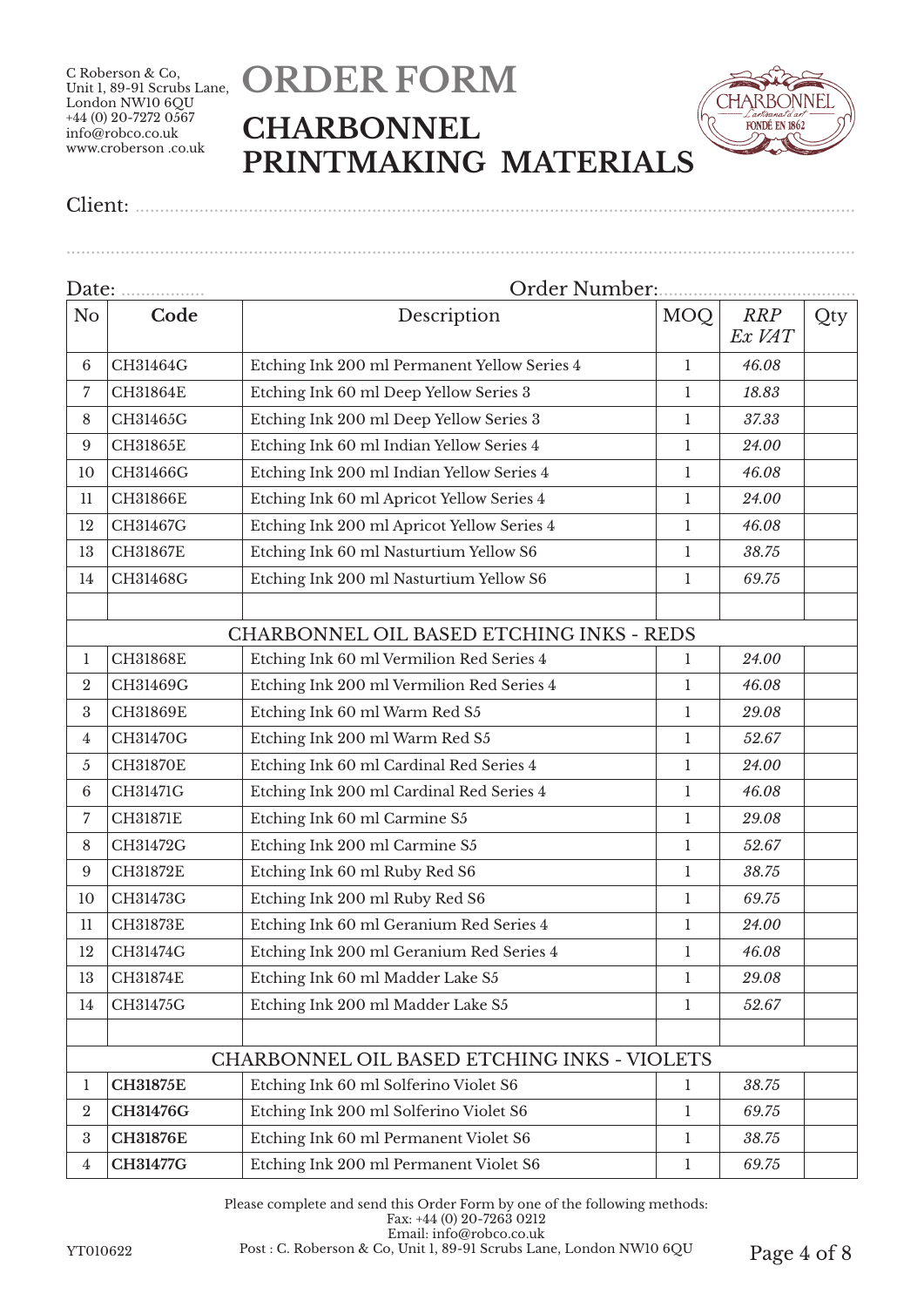# **ORDER FORM CHARBONNEL PRINTMAKING MATERIALS**

................................................................................................................................................................



Client: ..................................................................................................................................................

| Date:          |                 | Order Number:                                     |              |                      |     |  |  |
|----------------|-----------------|---------------------------------------------------|--------------|----------------------|-----|--|--|
| N <sub>o</sub> | Code            | Description                                       | MOQ          | <b>RRP</b><br>Ex VAT | Qty |  |  |
|                |                 | <b>CHARBONNEL OIL BASED ETCHING INKS - BLUES</b>  |              |                      |     |  |  |
| 5              | <b>CH31877E</b> | Etching Ink 60 ml Concentrated Blue S6            | 1            | 38.75                |     |  |  |
| 6              | <b>CH31478G</b> | Etching Ink 200 ml Concentrated Blue S6           | 1            | 69.75                |     |  |  |
| 7              | <b>CH31878E</b> | Etching Ink 60 ml Orient Blue Series 3            | 1            | 18.83                |     |  |  |
| 8              | CH31479G        | Etching Ink 200 ml Orient Blue Series 3           | 1            | 37.33                |     |  |  |
| 9              | <b>CH31879E</b> | Etching Ink 60 ml Prussian Blue Series 3          | $\mathbf{1}$ | 18.83                |     |  |  |
| 10             | CH31480G        | Etching Ink 200 ml Prussian Blue Series 3         | 1            | 37.33                |     |  |  |
| 11             | <b>CH31880E</b> | Etching Ink 60 ml Ultramarine Series 2            | 1            | 15.42                |     |  |  |
| 12             | CH31481G        | Etching Ink 200 ml Ultramarine Series 2           | 1            | 28.25                |     |  |  |
| 13             | <b>CH31881E</b> | Etching Ink 60 ml Cobalt Blue Series 2            | $\mathbf{1}$ | 15.42                |     |  |  |
| 14             | CH31482G        | Etching Ink 200 ml Cobalt Blue Series 2           | 1            | 28.25                |     |  |  |
| 15             | CH31882E        | Etching Ink 60 ml Cerulean Blue Series 2          | 1            | 15.42                |     |  |  |
| 16             | CH31483G        | Etching Ink 200 ml Cerulean Blue Series 2         | 1            | 28.25                |     |  |  |
| $17\,$         | CH31883E        | Etching Ink 60 ml Ocean Blue Series 4             | 1            | 24.00                |     |  |  |
| 18             | CH31484G        | Etching Ink 200 ml Ocean Blue Series 4            | 1            | 46.08                |     |  |  |
| 19             | CH31884E        | Etching Ink 60 ml Turquoise Blue Series 2         | 1            | 15.42                |     |  |  |
| 20             | CH31485G        | Etching Ink 200 ml Turquoise Blue Series 2        | 1            | 28.25                |     |  |  |
|                |                 |                                                   |              |                      |     |  |  |
|                |                 | <b>CHARBONNEL OIL BASED ETCHING INKS - GREENS</b> |              |                      |     |  |  |
| 1              | <b>CH31885E</b> | Etching Ink 60 ml Spring Grn Series 4             | 1            | 24.00                |     |  |  |
| $\overline{2}$ | CH31486G        | Etching Ink 200 ml Spring Green Series 4          | 1            | 46.08                |     |  |  |
| 3              | <b>CH31886E</b> | Etching Ink 60 ml Permanent Green Series 6        | 1            | 38.75                |     |  |  |
| 4              | CH31487G        | Etching Ink 200 ml Permanent Green Series 6       | 1            | 69.75                |     |  |  |
| $\sqrt{5}$     | <b>CH31887E</b> | Etching Ink 60 ml Medium Green Series 3           | $\mathbf{1}$ | 18.83                |     |  |  |
| 6              | CH31488G        | Etching Ink 200 ml Medium Green Series 3          | 1            | 37.33                |     |  |  |
| $\overline{7}$ | CH31888E        | Etching Ink 60 ml Sap Green Series 4              | 1            | 24.00                |     |  |  |
| $\,8\,$        | CH31489G        | Etching Ink 200 ml Sap Green Series 4             | 1            | 46.08                |     |  |  |
| 9              | CH31889E        | Etching Ink 60 ml Emerald Green Series 4          | $\mathbf{1}$ | 24.00                |     |  |  |
| 10             | CH31490G        | Etching Ink 200 ml Emerald Green Series 4         | $\mathbf{1}$ | 46.08                |     |  |  |
| 11             | <b>CH31890E</b> | Etching Ink 60 ml Permanent Viridian Series 4     | $\mathbf{1}$ | 24.00                |     |  |  |
| 12             | CH31491G        | Etching Ink 200 ml Permanent Viridian Series 4    | $\mathbf{1}$ | 46.08                |     |  |  |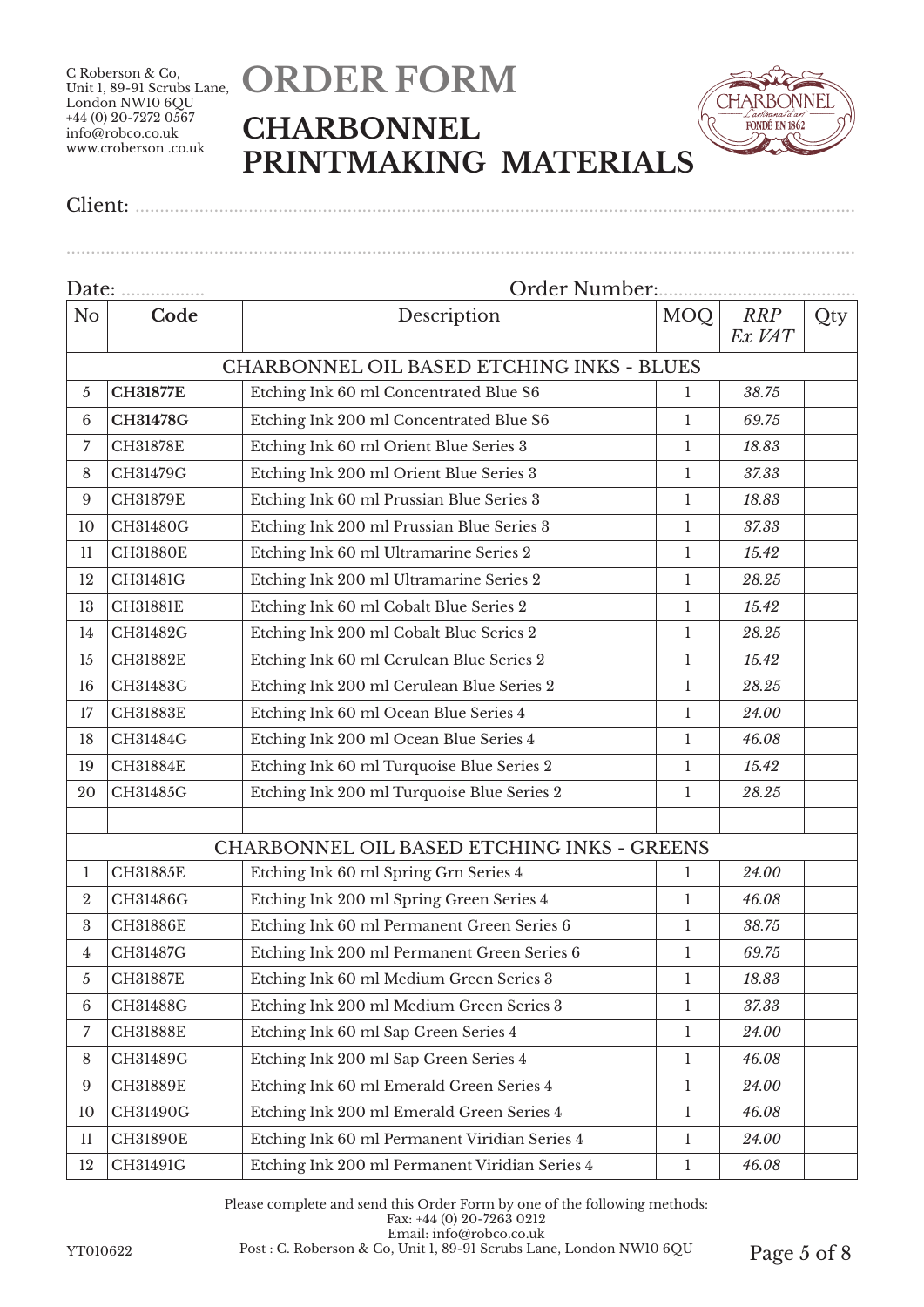# **ORDER FORM CHARBONNEL PRINTMAKING MATERIALS**

................................................................................................................................................................



Client: ..................................................................................................................................................

| Date:          |                 | Order Number:                                |              |                      |     |  |
|----------------|-----------------|----------------------------------------------|--------------|----------------------|-----|--|
| N <sub>o</sub> | Code            | Description                                  | MOQ          | <b>RRP</b><br>Ex VAT | Qty |  |
|                |                 | CHARBONNEL OIL BASED ETCHING INKS - EARTHS   |              |                      |     |  |
| 13             | CH31891E        | Etching Ink 60 ml Yellow Ochre Series 1      | 1            | 13.75                |     |  |
| 14             | CH31492G        | Etching Ink 200 ml Yellow Ochre Series 1     | 1            | 22.08                |     |  |
| 15             | CH31892E        | Etching Ink 60 ml Raw Sienna Series 2        | $\mathbf{1}$ | 15.42                |     |  |
| 16             | CH31493G        | Etching Ink 200 ml Raw Sienna Series 2       | 1            | 28.25                |     |  |
| 17             | CH31893E        | Etching Ink 60 ml Burnt Umber Series 2       | 1            | 15.42                |     |  |
| 18             | CH31494G        | Etching Ink 200 ml Burnt Umber Series 2      | 1            | 28.25                |     |  |
| 19             | CH31894E        | Etching Ink 60 ml Sanguine Series 2          | 1            | 15.42                |     |  |
| 20             | CH31495G        | Etching Ink 200 ml Sanguine Series 2         | 1            | 28.25                |     |  |
| 21             | <b>CH31895E</b> | Etching Ink 60 ml Red Ochre Series 1         | $\mathbf{1}$ | 13.75                |     |  |
| 22             | CH31496G        | Etching Ink 200 ml Red Ochre Series 1        | $\mathbf{1}$ | 22.08                |     |  |
| 23             | CH31896E        | Etching Ink 60 ml Burnt Sienna Series 2      | 1            | 15.42                |     |  |
| 24             | CH31497G        | Etching Ink 200 ml Burnt Sienna Series 2     | 1            | 28.25                |     |  |
| 25             | CH31897E        | Etching Ink 60 ml Warm Sepia Series 2        | 1            | 15.42                |     |  |
| 26             | CH31498G        | Etching Ink 200 ml Warm Sepia Series 2       | 1            | 28.25                |     |  |
| 27             | CH31898E        | Etching Ink 60 ml Raw Sepia Series 2         | $\mathbf{1}$ | 15.42                |     |  |
| 28             | CH31499G        | Etching Ink 200 ml Raw Sepia Series 2        | $\mathbf{1}$ | 28.25                |     |  |
| 29             | CH31899E        | Etching Ink 60 ml Basic Bistre Series 2      | $\mathbf{1}$ | 15.42                |     |  |
| 30             | CH31500G        | Etching Ink 200 ml Basic Bistre Series 2     | 1            | 28.25                |     |  |
| 31             | <b>CH31900E</b> | Etching Ink 60 ml Raw Umber Series 2         | 1            | 15.42                |     |  |
| 32             | CH31503G        | Etching Ink 200 ml Raw Umber Series 2        | 1            | 28.25                |     |  |
| 33             | CH31901E        | Etching Ink 60 ml Van Dyke Brown Series 3    | $\mathbf{1}$ | 18.83                |     |  |
| 34             | CH31504G        | Etching Ink 200 ml Van Dyke Brown Series 3   | 1            | 37.33                |     |  |
| 35             | CH31902E        | Etching Ink 60 ml Paynes Grey Series 1       | 1            | 13.75                |     |  |
| 36             | CH31505G        | Etching Ink 200 ml Paynes Grey Series 1      | 1            | 22.08                |     |  |
|                |                 |                                              |              |                      |     |  |
|                |                 |                                              |              |                      |     |  |
|                |                 | CHARBONNEL OIL BASED ETCHING INKS - METALLIC |              |                      |     |  |
| 1              | CH31916E        | Etching Ink 60 ml Gold Series 4              | 1            | 24.00                |     |  |
| $\overline{2}$ | CH31506G        | Etching Ink 200 ml Gold Series 4             | $\mathbf{1}$ | 46.08                |     |  |

Please complete and send this Order Form by one of the following methods: Fax: +44 (0) 20-7263 0212 Email: info@robco.co.uk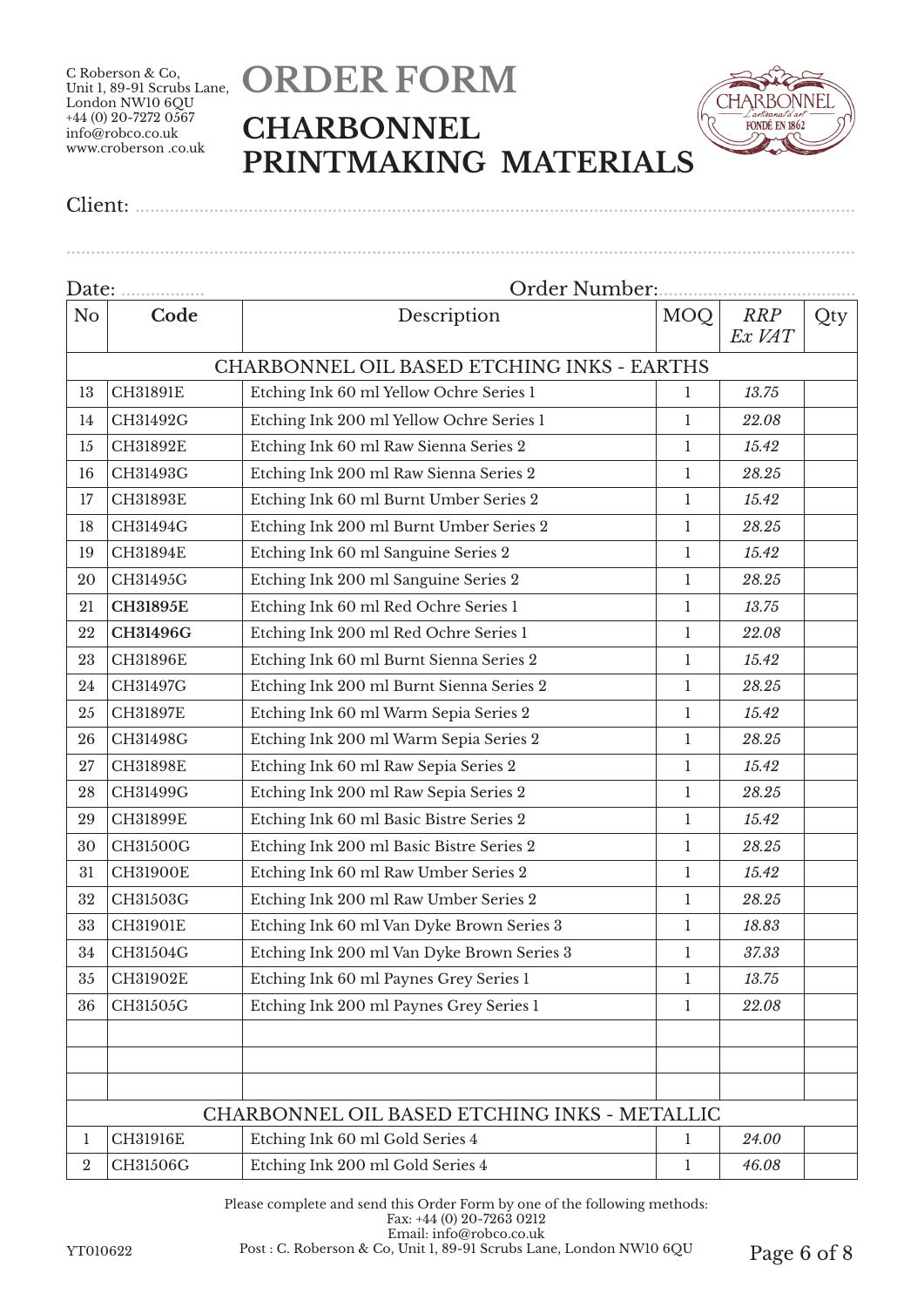## **ORDER FORM CHARBONNEL PRINTMAKING MATERIALS**

................................................................................................................................................................



Client: ..................................................................................................................................................

| Date:            |                 | Order Number:                                      |              |                      |     |  |
|------------------|-----------------|----------------------------------------------------|--------------|----------------------|-----|--|
| N <sub>o</sub>   | Code            | Description                                        | <b>MOQ</b>   | <b>RRP</b><br>Ex VAT | Qty |  |
| $\boldsymbol{3}$ | <b>CH31917E</b> | Etching Ink 60 ml Silver Series 4                  | 1            | 24.00                |     |  |
| 4                | CH31507G        | Etching Ink 200 ml Silver Series 4                 | 1            | 46.08                |     |  |
|                  |                 |                                                    |              |                      |     |  |
|                  |                 | CHARBONNEL OIL BASED ETCHING INKS - WHITES         |              |                      |     |  |
| 1                | CH31903E        | Etching Ink 60 ml Titanium White Series 2          | $\mathbf{1}$ | 15.42                |     |  |
| $\boldsymbol{2}$ | CH31002G        | Etching Ink 200 ml Titanium White Series 2         | 1            | 28.25                |     |  |
| $\boldsymbol{3}$ | CH31904E        | Etching Ink 60 ml Zinc White Series 2              | 1            | 15.42                |     |  |
| $\overline{4}$   | CH31004G        | Etching Ink 200 ml Zinc White Series 2             | 1            | 28.25                |     |  |
| 5                | CH31905E        | Etching Ink 60 ml Covering Zinc White Series 2     | 1            | 15.42                |     |  |
| $6\phantom{.}6$  | CH31006G        | Etching Ink 200 ml Covering Zinc White Series 2    | 1            | 28.25                |     |  |
| 7                | CH31906E        | Etching Ink 60 ml Transparent Lake White Series 3  | 1            | 18.83                |     |  |
| 8                | CH32370G        | Etching Ink 200 ml Transparent Lake White Series 3 | $\mathbf{1}$ | 37.33                |     |  |
|                  |                 |                                                    |              |                      |     |  |
|                  |                 |                                                    |              |                      |     |  |
|                  |                 |                                                    |              |                      |     |  |
|                  |                 |                                                    |              |                      |     |  |
|                  |                 |                                                    |              |                      |     |  |
|                  |                 |                                                    |              |                      |     |  |
|                  |                 |                                                    |              |                      |     |  |
|                  |                 |                                                    |              |                      |     |  |
|                  |                 |                                                    |              |                      |     |  |
|                  |                 |                                                    |              |                      |     |  |
|                  |                 |                                                    |              |                      |     |  |
|                  |                 |                                                    |              |                      |     |  |
|                  |                 |                                                    |              |                      |     |  |
|                  |                 |                                                    |              |                      |     |  |
|                  |                 |                                                    |              |                      |     |  |
|                  |                 |                                                    |              |                      |     |  |
|                  |                 |                                                    |              |                      |     |  |
|                  |                 |                                                    |              |                      |     |  |
|                  |                 |                                                    |              |                      |     |  |